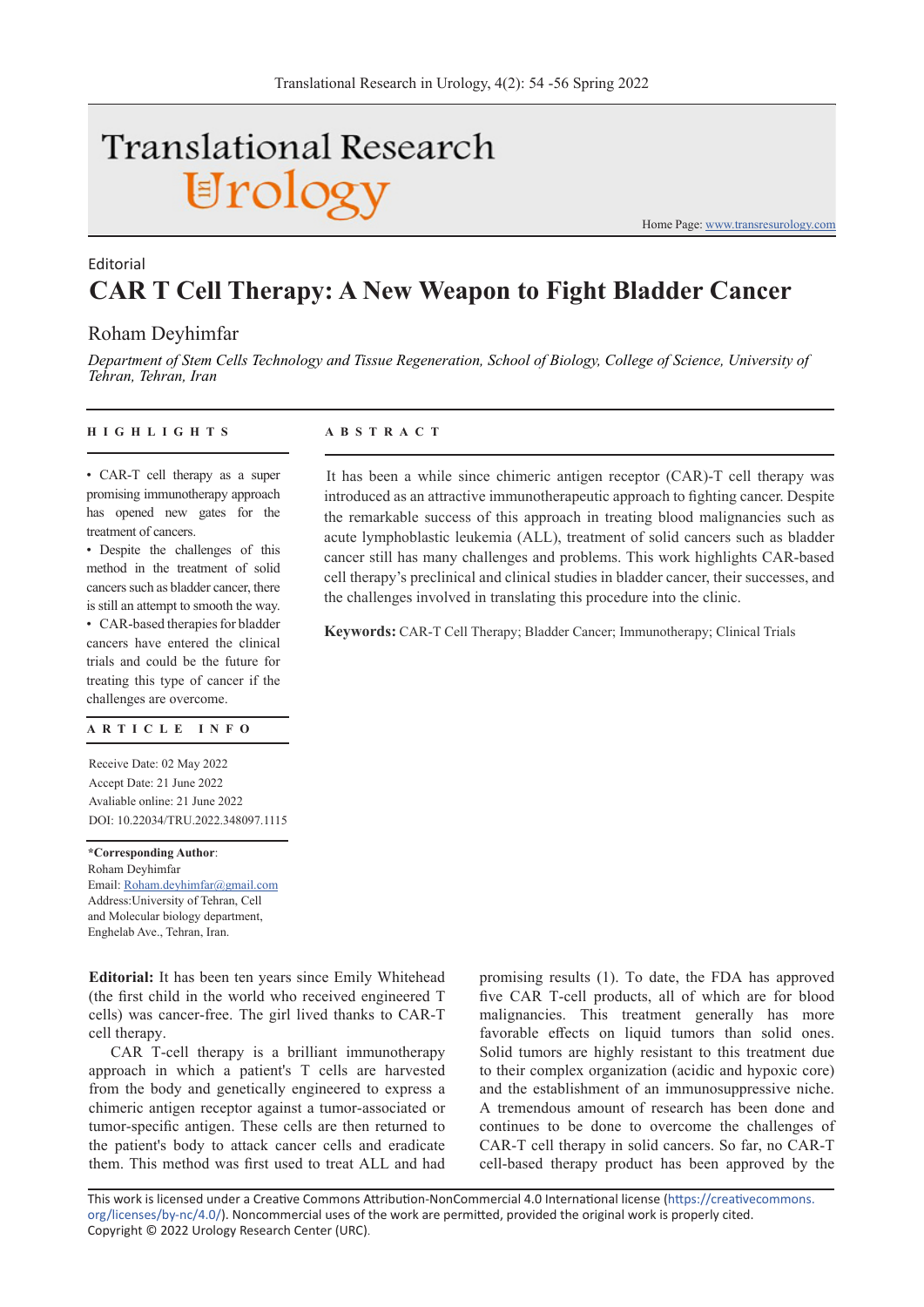| <b>Trial Number</b> | <b>Status</b>          | <b>Phase</b> | Cell type    | <b>Antigenes</b> |
|---------------------|------------------------|--------------|--------------|------------------|
| NCT03185486         | Unknown                | 1/11         | T lymphocyte | PSMA FRa         |
| NCT03960060         | Active, not recruiting |              | T lymphocyte | ROR <sub>2</sub> |
| NCT03740256         | Recruiting             |              | T lymphocyte | HER <sub>2</sub> |
| NCT04660939         | Recruiting             |              | T lymphocyte | HER <sub>2</sub> |

**Table 1**. Clinical trials of CAR-based immunotherapies for bladder cancer

FDA, but many clinical trials are underway, and the number is growing.

Bladder cancer, the second most common urological malignancy in terms of prevalence and mortality, does not fully respond to standard treatments such as surgery, chemotherapy, radiotherapy, and immunotherapy with bacillus calmette-guérin (BCG). Therefore, there is still a demand for new and more effective treatments for bladder cancer, and CAR-T cell therapy can be one of the best options for this purpose.

Preclinical studies of T cell therapy for bladder cancer have shown that this immunotherapy can effectively treat bladder cancer. In a study by Grunewald et al., The effect of combining CAR T cells against Human EGFR and CD44V6 with Decitabine (a DNA methyltransferase inhibitor) was investigated. Their results showed that T cells could kill bladder cancer cells, and this cytotoxic effect was enhanced by adding Decitabine (2).

CAR-T cells can be helpful in personal medicine to overcome the heterogeneity and genetic instability of bladder cancer. In a study by Yu et al., The effect of CAR-T cells against MUC1 antigen on patient-derived bladder cancer organoids was investigated. CAR-T cells could identify tumor cells and destroy them (3).

To date, 4 CAR-dependent immunotherapy clinical trials for bladder cancer have been reported in early stages (according to Clinicaltrials.gov). In these trials, T lymphocytes and macrophages were used as CAR carriers (Table 1).

#### **Conclusions**

CAR-T cell therapy could be an excellent candidate for fighting bladder cancer in the future by overcoming the challenges of this approach in solid tumors such as ontarget off-tumor toxicity, cytokine release syndrome (CRS), graft versus host disease (GVHD) and antigen escaping.

#### **Authors' contributions**

Not Applicable.

**Acknowledgements**  None.

#### **Conflict of interest**

The author declares that there is no conflict of interest.

#### **Funding**

There is no funding.

#### **Ethics statement**

Not Applicable.

#### **Data availability**

None.

#### **Abbreviations**

| AI.         | Acute lymphoblastic leukemia |
|-------------|------------------------------|
| <b>BCG</b>  | Bacillus calmette-guérin     |
| CAR         | Chimeric antigen receptor    |
| <b>CRS</b>  | Cytokine release syndrome    |
| <b>GVHD</b> | Graft versus host disease    |